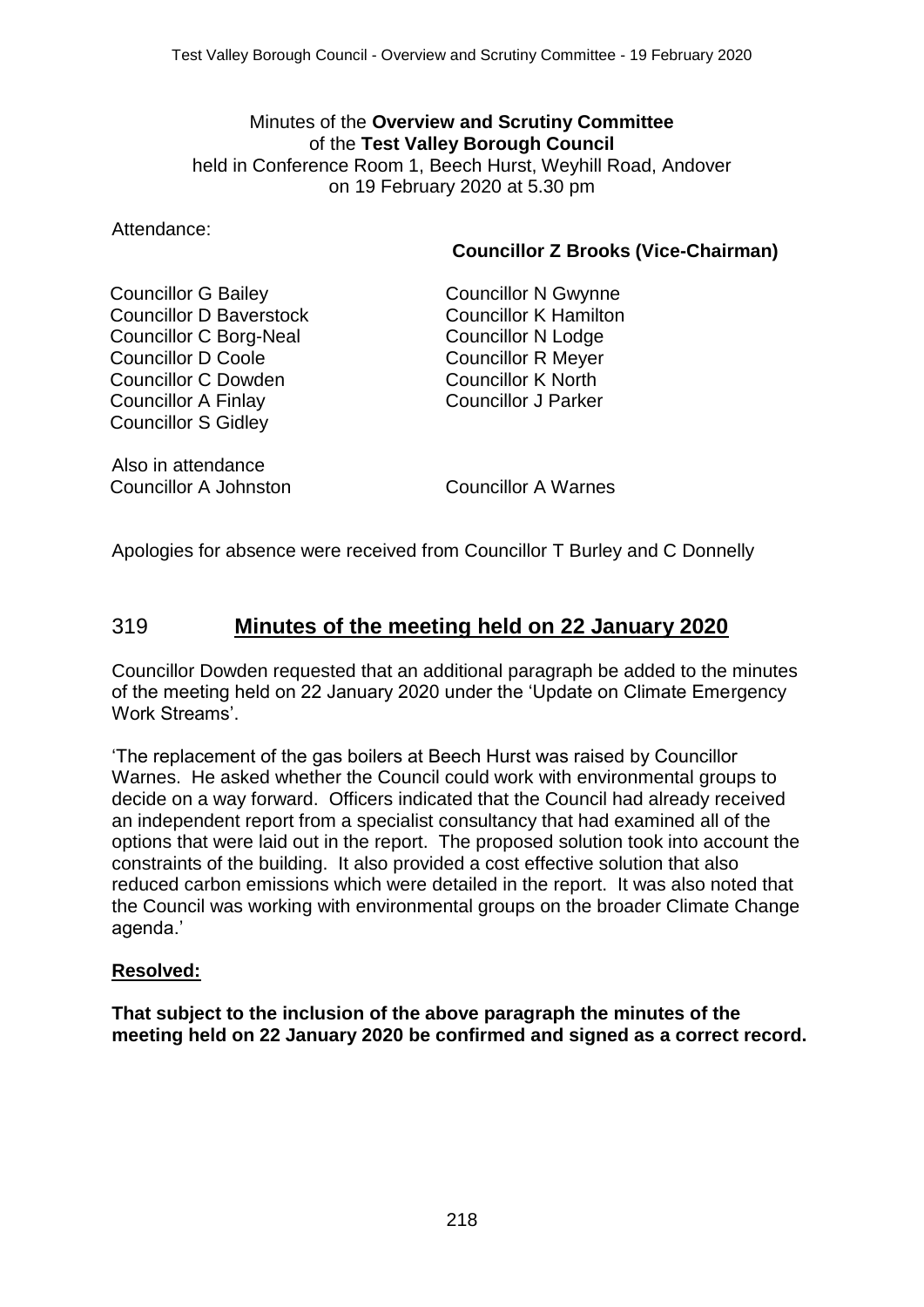# 320 **Updates on Panels**

The Chairman drew members' attention to Annex 2 of the Work Programme report which detailed updates on ongoing panels.

Councillor Baverstock reported that she anticipated the Future of Health provision in Andover and Romsey Panel will report back to the Committee in April.

Councillor Borg Neal explained that the first meeting of the Armed Forces Covenant Panel will be held on Monday 23 March in Conference Room 2, Beech Hurst at 6pm.

# 321 **Climate Emergency Work Streams Update**

The Head of Planning Policy gave an update on the Climate Emergency Work Streams. Lead Members and offices of the seven work streams had met prior to the meeting and discussed each of the work stream actions. The actions will be divided by theme into short, medium and long term. Monitoring on action progress will also be considered as well as whether new ones have been created.

The draft action plan will be submitted to the Committee on 18 March before going on to Council on 8 April.

## 322 **Presentation on the Public Involvement Panel recommendations**

Councillor Baverstock reminded members that back in Autumn 2017, the Public Involvement Panel undertook a review of public involvement to reflect on how the Council could build upon its strong track record of engaging communities and involving the public in the most effective way.

As a result of that review, an action plan was produced in conjunction with the Council's Member and Community Development Group. The action plan was endorsed by Cabinet and now forms part of the work programme for the Member and Community Development group.

The Policy Manager gave an overview of the progress made against the main areas of the action plan. Members were also asked on their thoughts on further areas where the Council could continue to build upon this work which could be fed back to the Member and Community Development Group.

One of the key areas that members discussed was around social media and how the Council responds. Members reported that they would benefit from social media training to help share information. It was suggested that the Communications team carry out a presentation around social media at a future meeting.